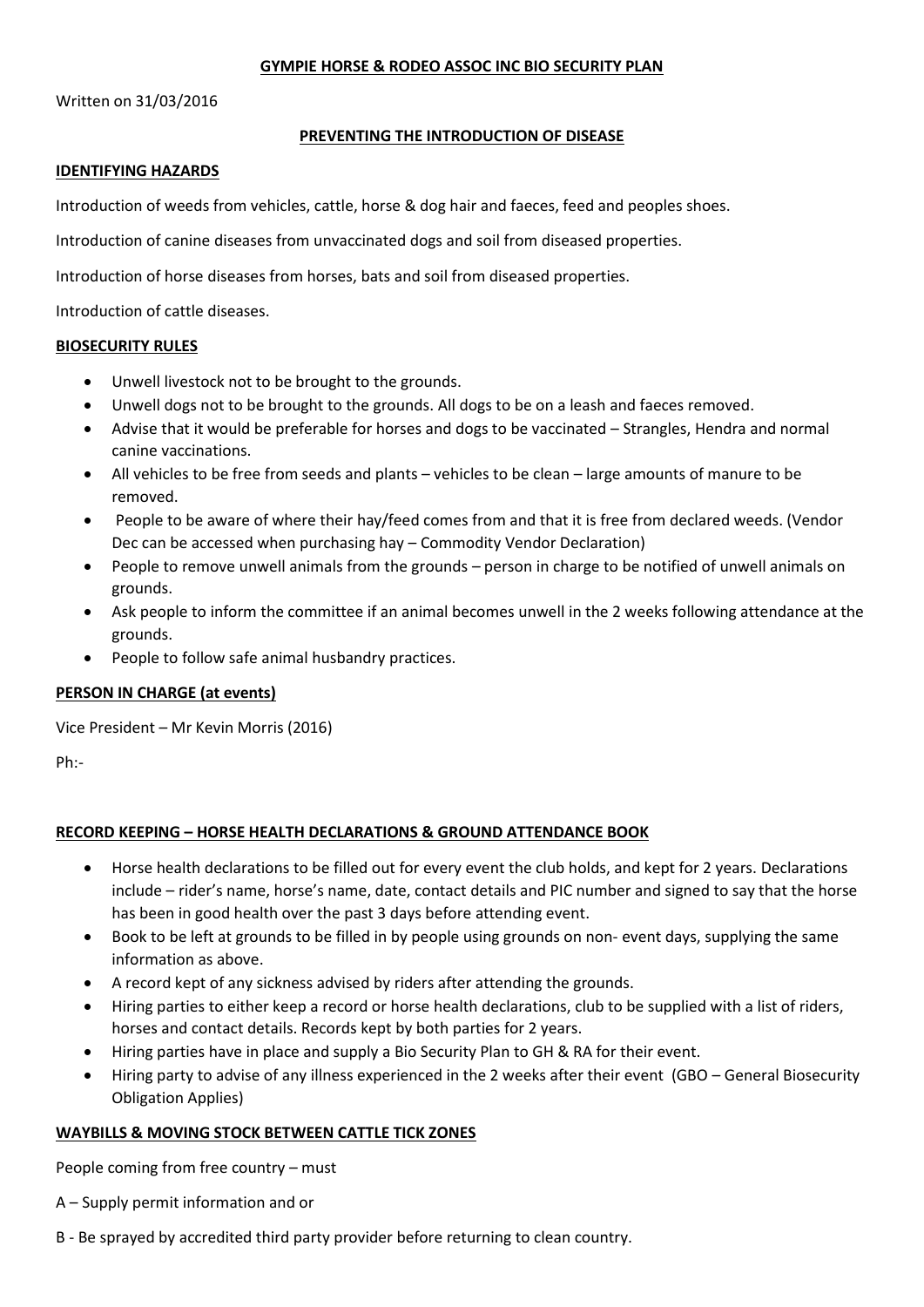Cattle and horses from the infected area moving to the clean/protected area must meet condition of movements -

- 1. Cattle to be pre-treated prior to moving and must be cleared through accredited 3<sup>rd</sup> party providers.
- 2. Horses must be inspected and sprayed by accredited  $3<sup>rd</sup>$  party provider.

# **LEGAL REQUIREMENTS FOR PIC**

Members to be made aware that it is a legal requirement that, if they have 1 or more horses, they must have a Property Identification Code (PIC). This must be supplied on the HHD and or in the sign in book. GH & RA will add a space for this on the membership form.

## **ANIMAL WELFARE**

Any animal that may break a leg whilst on the grounds, will be euthanized humanely on the grounds and will under no circumstances be transported. All veterinary and disposal cost will be borne by the owner. This is law.

Refer to the FIT to LOAD brochure as per the Land Transport Codes.

# **PREVENTION OF THE SPREAD OF DISEASE ON THE GROUNDS**

## **PEOPLE**

At the beginning of each event a statement regarding Health and Safety is made advising of the health risk regarding animal sickness. Members advised by signs, newsletter and facebook posts to follow good animal husbandry practices, also advise of Bio Security Plan in the same way.

Any communication from Bio Security Queensland to be passed on to members.

# **HORSES**

No communal water troughs for horses.

Advise people to follow good animal husbandry practices – not sharing water buckets, using cattle troughs to water horses, not sharing tack.

If a horse becomes ill ask the owner to remove the horse and any tack and feed buckets etc. Ask the owner to advise the committee of the outcome of the sickness.

Primary responsibility rests with the horse owner, they will be asked not to bring unwell animals to the grounds.

## **SITE**

We have a designated spectator area and designated horse areas, at the beginning of each event people are advised to stay away from horse areas. Horses are not allowed in fenced off spectator areas.

There is only one entry to the grounds and that is via Brewery Road.

There are 2 toilet blocks with hand basins and liquid soap, as well as taps around the grounds.

A designated isolation area will be available.

Bat attracting/limb dropping trees will be removed pursuant to Council approval.